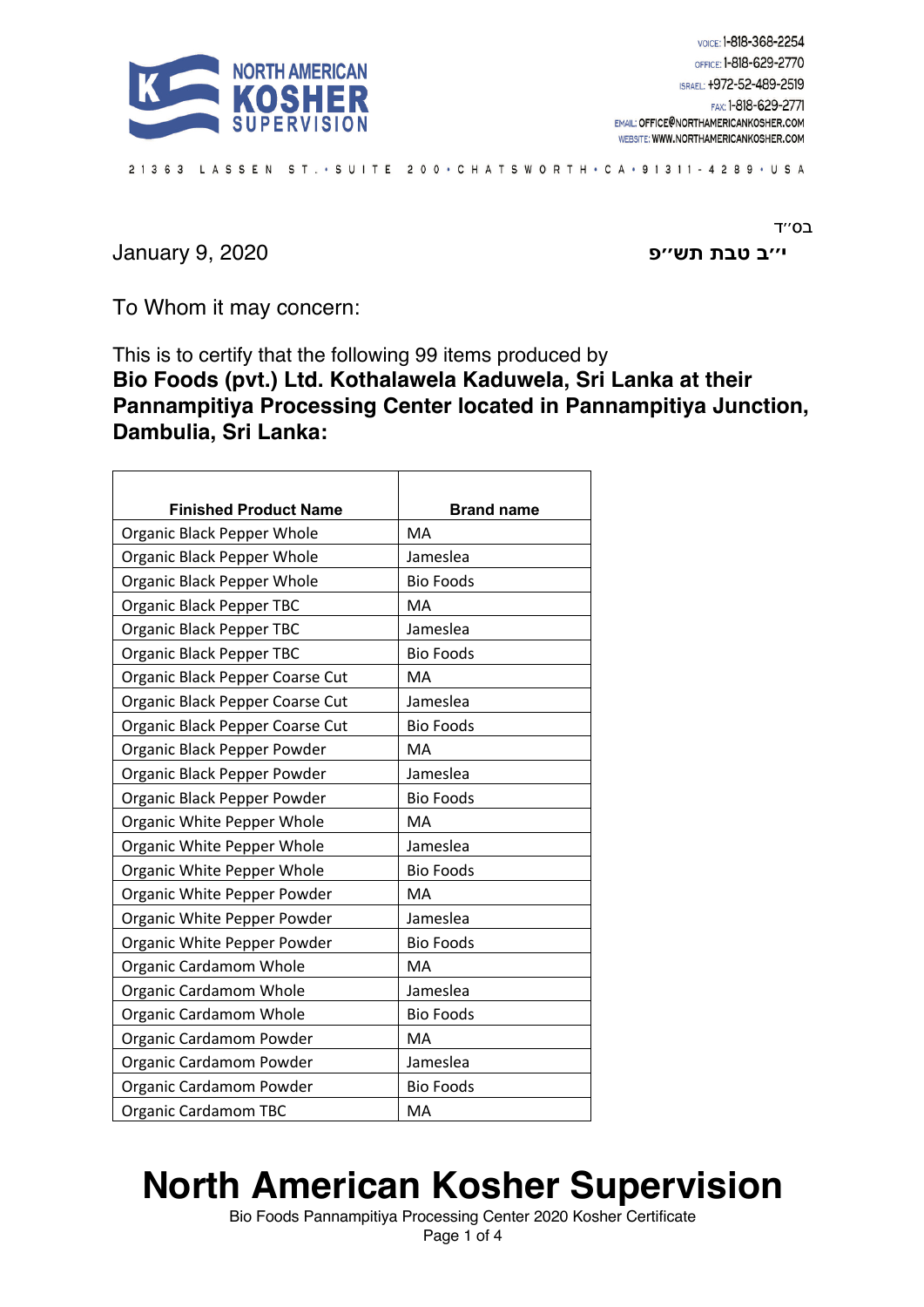

21363 LASSEN ST. · SUITE 200 · CHATSWORTH · CA · 91311 - 4289 · USA

| <b>Organic Cardamom TBC</b>  | Jameslea         |
|------------------------------|------------------|
| <b>Organic Cardamom TBC</b>  | <b>Bio Foods</b> |
| Organic Cinnamon Whole       | MA               |
| Organic Cinnamon Whole       | Jameslea         |
| Organic Cinnamon Whole       | <b>Bio Foods</b> |
| Organic Cinnamon Chips       | MA               |
| Organic Cinnamon Chips       | Jameslea         |
| Organic Cinnamon Chips       | <b>Bio Foods</b> |
| <b>Organic Cinnamon TBC</b>  | MA               |
| <b>Organic Cinnamon TBC</b>  | Jameslea         |
| <b>Organic Cinnamon TBC</b>  | <b>Bio Foods</b> |
| Organic Cinnamon Powder      | MA               |
| Organic Cinnamon Powder      | Jameslea         |
| Organic Cinnamon Powder      | <b>Bio Foods</b> |
| Organic Cinnamon Broken      | <b>MA</b>        |
| Organic Cinnamon Broken      | Jameslea         |
| Organic Cinnamon Broken      | <b>Bio Foods</b> |
| Organic Clove Whole          | <b>MA</b>        |
| Organic Clove Whole          | Jameslea         |
| Organic Clove Whole          | <b>Bio Foods</b> |
| Organic Clove TBC            | MA               |
| Organic Clove TBC            | Jameslea         |
| Organic Clove TBC            | <b>Bio Foods</b> |
| Organic Clove Powder         | MA               |
| Organic Clove Powder         | Jameslea         |
| Organic Clove Powder         | <b>Bio Foods</b> |
| <b>Organic Ginger Pieces</b> | MA               |
| <b>Organic Ginger Pieces</b> | Jameslea         |
| <b>Organic Ginger Pieces</b> | <b>Bio Foods</b> |
| Organic Ginger Powder        | MA               |
| Organic Ginger Powder        | Jameslea         |
| Organic Ginger Powder        | <b>Bio Foods</b> |
| <b>Organic Ginger TBC</b>    | MA               |
| <b>Organic Ginger TBC</b>    | Jameslea         |
| <b>Organic Ginger TBC</b>    | <b>Bio Foods</b> |
| <b>Organic Mace Whole</b>    | MA               |
| <b>Organic Mace Whole</b>    | Jameslea         |
| Organic Mace Whole           | <b>Bio Foods</b> |

## **North American Kosher Supervision**

Bio Foods Pannampitiya Processing Center 2019 Kosher Certificate Page 2 of 4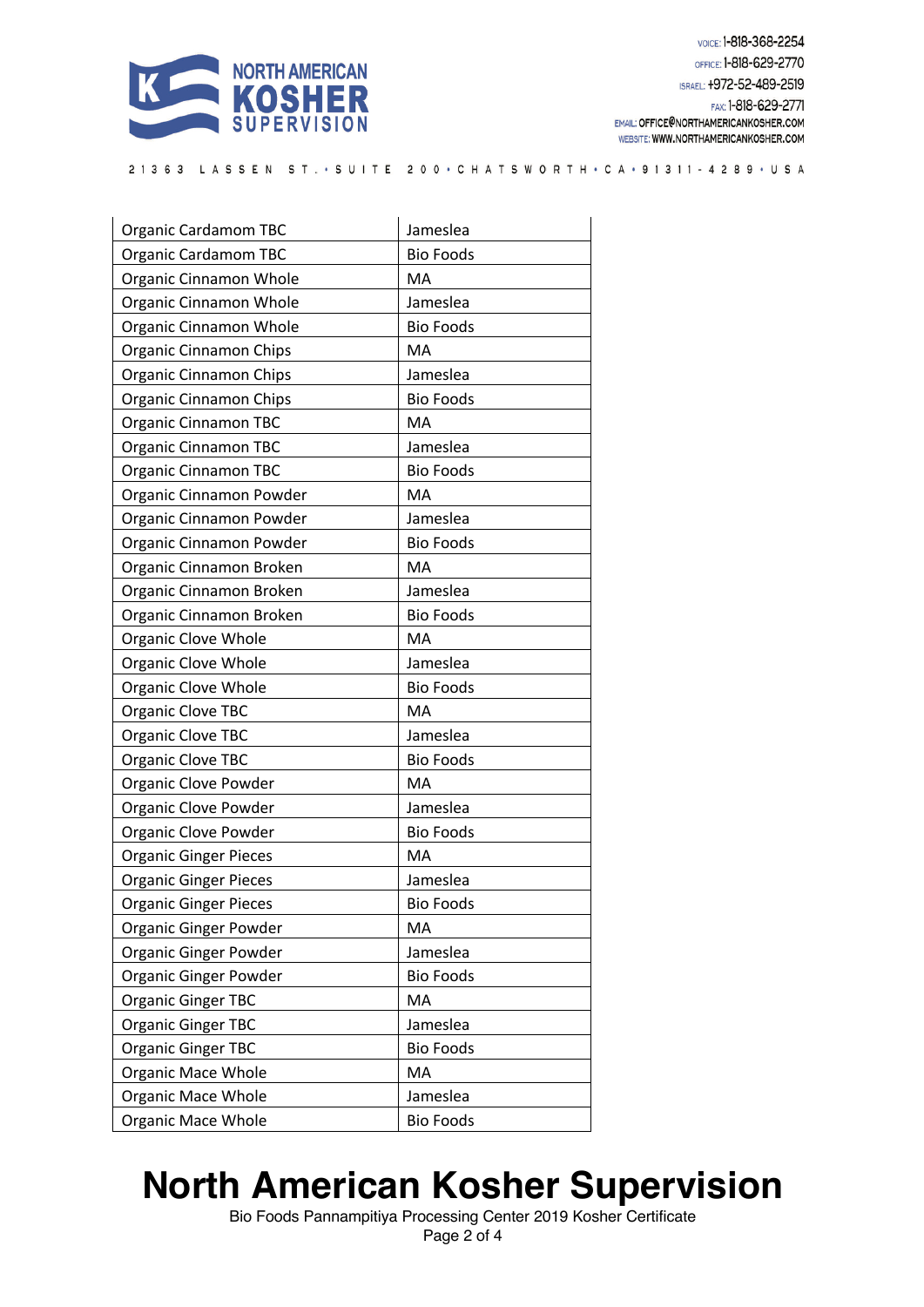

VOICE: 1-818-368-2254 OFFICE: 1-818-629-2770 ISRAEL: +972-52-489-2519 FAX: 1-818-629-2771 EMAIL: OFFICE@NORTHAMERICANKOSHER.COM WEBSITE: WWW.NORTHAMERICANKOSHER.COM

21363 LASSEN ST. · SUITE 200 · CHATSWORTH · CA · 91311 - 4289 · USA

| <b>Organic Mace Crushed</b>       | MA               |
|-----------------------------------|------------------|
| <b>Organic Mace Crushed</b>       | Jameslea         |
| <b>Organic Mace Crushed</b>       | <b>Bio Foods</b> |
| Organic Mace Powder               | <b>MA</b>        |
| <b>Organic Mace Powder</b>        | Jameslea         |
| Organic Mace Powder               | <b>Bio Foods</b> |
| <b>Organic Nutmeg Whole</b>       | <b>MA</b>        |
| <b>Organic Nutmeg Whole</b>       | Jameslea         |
| <b>Organic Nutmeg Whole</b>       | <b>Bio Foods</b> |
| Organic Nutmeg Powder             | MA               |
| Organic Nutmeg Powder             | Jameslea         |
| Organic Nutmeg Powder             | <b>Bio Foods</b> |
| Organic Nutmeg Broken             | <b>MA</b>        |
| Organic Nutmeg Broken             | Jameslea         |
| Organic Nutmeg Broken             | <b>Bio Foods</b> |
| <b>Organic Turmeric Pieces</b>    | MA               |
| <b>Organic Turmeric Pieces</b>    | Jameslea         |
| <b>Organic Turmeric Pieces</b>    | <b>Bio Foods</b> |
| Organic Turmeric Powder           | MA               |
| Organic Turmeric Powder           | Jameslea         |
| Organic Turmeric Powder           | <b>Bio Foods</b> |
| Organic Curry Leaves Whole        | MA               |
| Organic Curry Leaves Whole        | Jameslea         |
| <b>Organic Curry Leaves Whole</b> | <b>Bio Foods</b> |
| Organic Curry Leaves Powder       | <b>MA</b>        |
| Organic Curry Leaves Powder       | Jameslea         |
| Organic Curry Leaves Powder       | <b>Bio Foods</b> |
| Organic Lemongrass Whole          | <b>MA</b>        |
| Organic Lemongrass Whole          | Jameslea         |
| Organic Lemongrass Whole          | <b>Bio Foods</b> |
| <b>Organic Lemongrass TBC</b>     | MA               |
| Organic Lemongrass TBC            | Jameslea         |
| <b>Organic Lemongrass TBC</b>     | <b>Bio Foods</b> |
| Organic Lemongrass Powder         | MA               |
| Organic Lemongrass Powder         | Jameslea         |
| Organic Lemongrass Powder         | <b>Bio Foods</b> |

are under our strict Orthodox Jewish Rabbinic supervision and are accordingly kosher and pareve for year round use.

## **North American Kosher Supervision**

Bio Foods Pannampitiya Processing Center 2020 Kosher Certificate Page 3 of 4